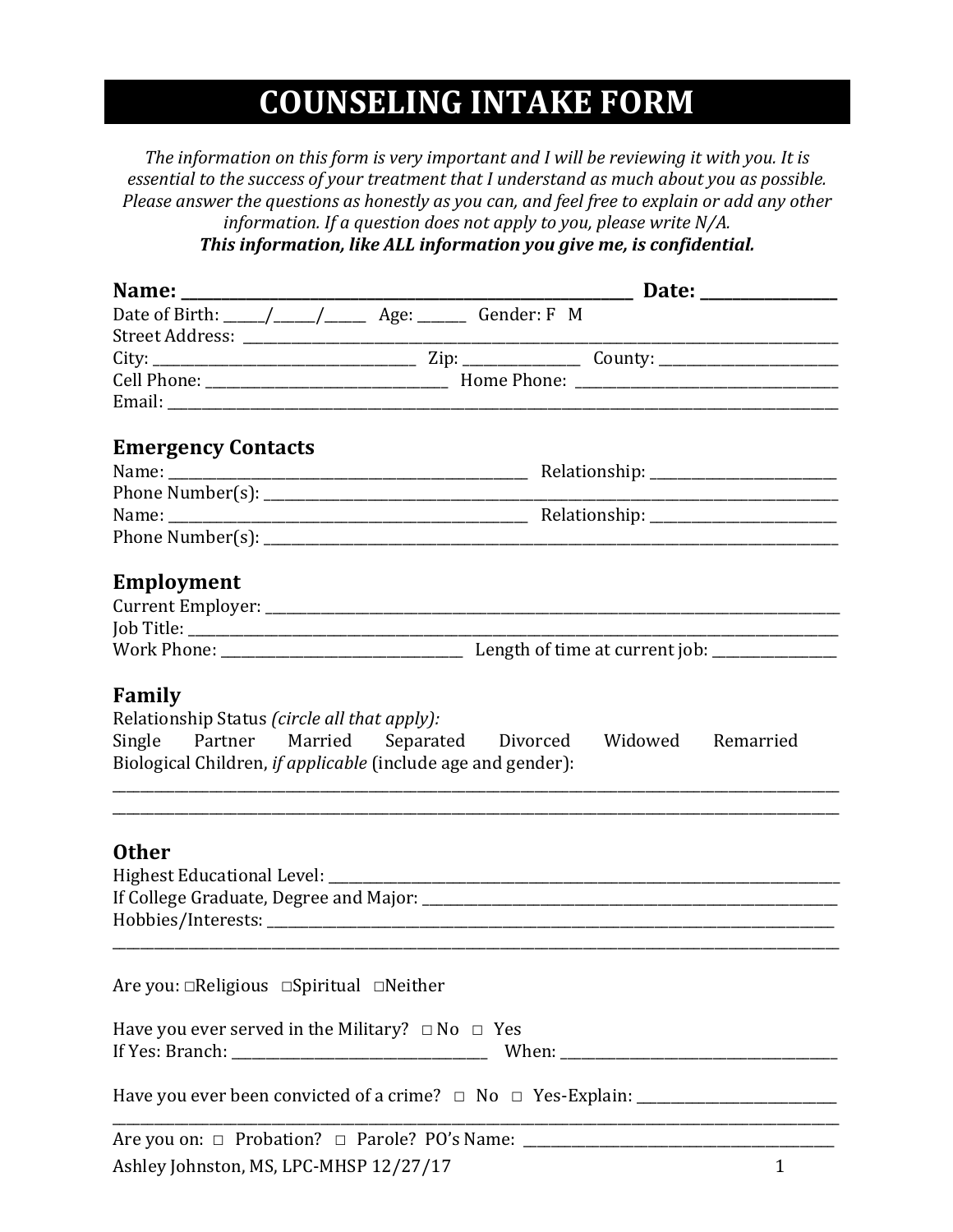#### **GENERAL HEALTH**

| Smoker: $\Box$ No $\Box$ Yes-How much per day? For how long?                             |  |  |  |  |
|------------------------------------------------------------------------------------------|--|--|--|--|
|                                                                                          |  |  |  |  |
| Illegal drug use: $\square$ No $\square$ Yes-What?                                       |  |  |  |  |
| Exercise: $\Box$ Never $\Box$ 1-2 times/week $\Box$ 3-4 times/week $\Box$ 5-7 times/week |  |  |  |  |
| Overall Diet: □Very Healthy □Moderately Healthy □Average □Unhealthy □Poor                |  |  |  |  |
| How satisfied are you with your overall health?                                          |  |  |  |  |
| □Highly Satisfied □Satisfied □Neutral □Dissatisfied □Very dissatisfied                   |  |  |  |  |

Are you interested in nutritional health coaching as a supplement to therapy?  **☐**Yes **☐**No **☐**Maybe

#### **MEDICAL/MENTAL HEALTH HISTORY**

| <b>Current Medication(s)</b> | <b>Dosage</b> | Frequency | <b>Prescribed by</b> |
|------------------------------|---------------|-----------|----------------------|
|                              |               |           |                      |
|                              |               |           |                      |
|                              |               |           |                      |
|                              |               |           |                      |
|                              |               |           |                      |
|                              |               |           |                      |

\_\_\_\_\_\_\_\_\_\_\_\_\_\_\_\_\_\_\_\_\_\_\_\_\_\_\_\_\_\_\_\_\_\_\_\_\_\_\_\_\_\_\_\_\_\_\_\_\_\_\_\_\_\_\_\_\_\_\_\_\_\_\_\_\_\_\_\_\_\_\_\_\_\_\_\_\_\_\_\_\_\_\_\_\_\_\_\_\_\_\_\_\_\_\_\_\_\_\_\_\_\_\_\_\_

\_\_\_\_\_\_\_\_\_\_\_\_\_\_\_\_\_\_\_\_\_\_\_\_\_\_\_\_\_\_\_\_\_\_\_\_\_\_\_\_\_\_\_\_\_\_\_\_\_\_\_\_\_\_\_\_\_\_\_\_\_\_\_\_\_\_\_\_\_\_\_\_\_\_\_\_\_\_\_\_\_\_\_\_\_\_\_\_\_\_\_\_\_\_\_\_\_\_\_\_\_\_\_\_\_

Any Unwanted Side Effects? □ No □ Yes-Describe: \_\_\_\_\_\_\_\_\_\_\_\_\_\_\_\_\_\_\_\_\_\_\_\_\_\_\_\_\_\_\_\_

Psychotropic Medications Previously Prescribed:

Primary Care Physician: \_\_\_\_\_\_\_\_\_\_\_\_\_\_\_\_\_\_\_\_\_\_\_\_\_\_\_\_\_\_\_\_\_\_\_\_\_\_\_\_\_\_\_\_\_\_\_\_\_\_\_\_\_\_\_\_\_\_\_\_\_\_\_\_\_\_\_\_\_\_\_\_\_\_\_\_

Last Physical Exam: \_\_\_\_\_\_\_\_\_\_\_\_\_\_\_\_\_\_\_\_ Results: \_\_\_\_\_\_\_\_\_\_\_\_\_\_\_\_\_\_\_\_\_\_\_\_\_\_\_\_\_\_\_\_\_\_\_\_\_\_\_\_\_\_\_\_\_\_\_\_\_\_ Your Current Physical Health: <del></del>□Poor □Satisfactory □Excellent

Hospitalizations: \_\_\_\_\_\_\_\_\_\_\_\_\_\_\_\_\_\_\_\_\_\_\_\_\_\_\_\_\_\_\_\_\_\_\_\_\_\_\_\_\_\_\_\_\_\_\_\_\_\_\_\_\_\_\_\_\_\_\_\_\_\_\_\_\_\_\_\_\_\_\_\_\_\_\_\_\_\_\_\_\_\_\_\_

Surgeries:

Accident/Injuries:

Current Medical Problems or Persistent Physical Symptoms (*chronic pain, headaches, hypertension, diabetes, etc):* \_\_\_\_\_\_\_\_\_\_\_\_\_\_\_\_\_\_\_\_\_\_\_\_\_\_\_\_\_\_\_\_\_\_\_\_\_\_\_\_\_\_\_\_\_\_\_\_\_\_\_\_\_\_\_\_\_\_\_\_\_\_\_\_\_\_\_\_\_\_\_\_\_

Please indicate if you or anyone in your family (include siblings, parents, grandparent, aunts, uncles, and cousins) have a history of (check all that apply and indicate relationship to family member where applicable):

\_\_\_\_\_\_\_\_\_\_\_\_\_\_\_\_\_\_\_\_\_\_\_\_\_\_\_\_\_\_\_\_\_\_\_\_\_\_\_\_\_\_\_\_\_\_\_\_\_\_\_\_\_\_\_\_\_\_\_\_\_\_\_\_\_\_\_\_\_\_\_\_\_\_\_\_\_\_\_\_\_\_\_\_\_\_\_\_\_\_\_\_\_\_\_\_\_\_\_\_\_\_\_\_\_ \_\_\_\_\_\_\_\_\_\_\_\_\_\_\_\_\_\_\_\_\_\_\_\_\_\_\_\_\_\_\_\_\_\_\_\_\_\_\_\_\_\_\_\_\_\_\_\_\_\_\_\_\_\_\_\_\_\_\_\_\_\_\_\_\_\_\_\_\_\_\_\_\_\_\_\_\_\_\_\_\_\_\_\_\_\_\_\_\_\_\_\_\_\_\_\_\_\_\_\_\_\_\_\_\_ \_\_\_\_\_\_\_\_\_\_\_\_\_\_\_\_\_\_\_\_\_\_\_\_\_\_\_\_\_\_\_\_\_\_\_\_\_\_\_\_\_\_\_\_\_\_\_\_\_\_\_\_\_\_\_\_\_\_\_\_\_\_\_\_\_\_\_\_\_\_\_\_\_\_\_\_\_\_\_\_\_\_\_\_\_\_\_\_\_\_\_\_\_\_\_\_\_\_\_\_\_\_\_\_\_ \_\_\_\_\_\_\_\_\_\_\_\_\_\_\_\_\_\_\_\_\_\_\_\_\_\_\_\_\_\_\_\_\_\_\_\_\_\_\_\_\_\_\_\_\_\_\_\_\_\_\_\_\_\_\_\_\_\_\_\_\_\_\_\_\_\_\_\_\_\_\_\_\_\_\_\_\_\_\_\_\_\_\_\_\_\_\_\_\_\_\_\_\_\_\_\_\_\_\_\_\_\_\_\_\_

| Self | Family |                             |
|------|--------|-----------------------------|
|      |        | High blood pressure         |
|      |        | High cholesterol            |
|      |        | Heart attack (age occurred) |
|      |        | Asthma, other lung problems |
|      |        | Migraines/other neurologic  |
|      |        | Cancer (list type)          |
|      |        | <b>Diabetes</b>             |
|      |        | Thyroid disease             |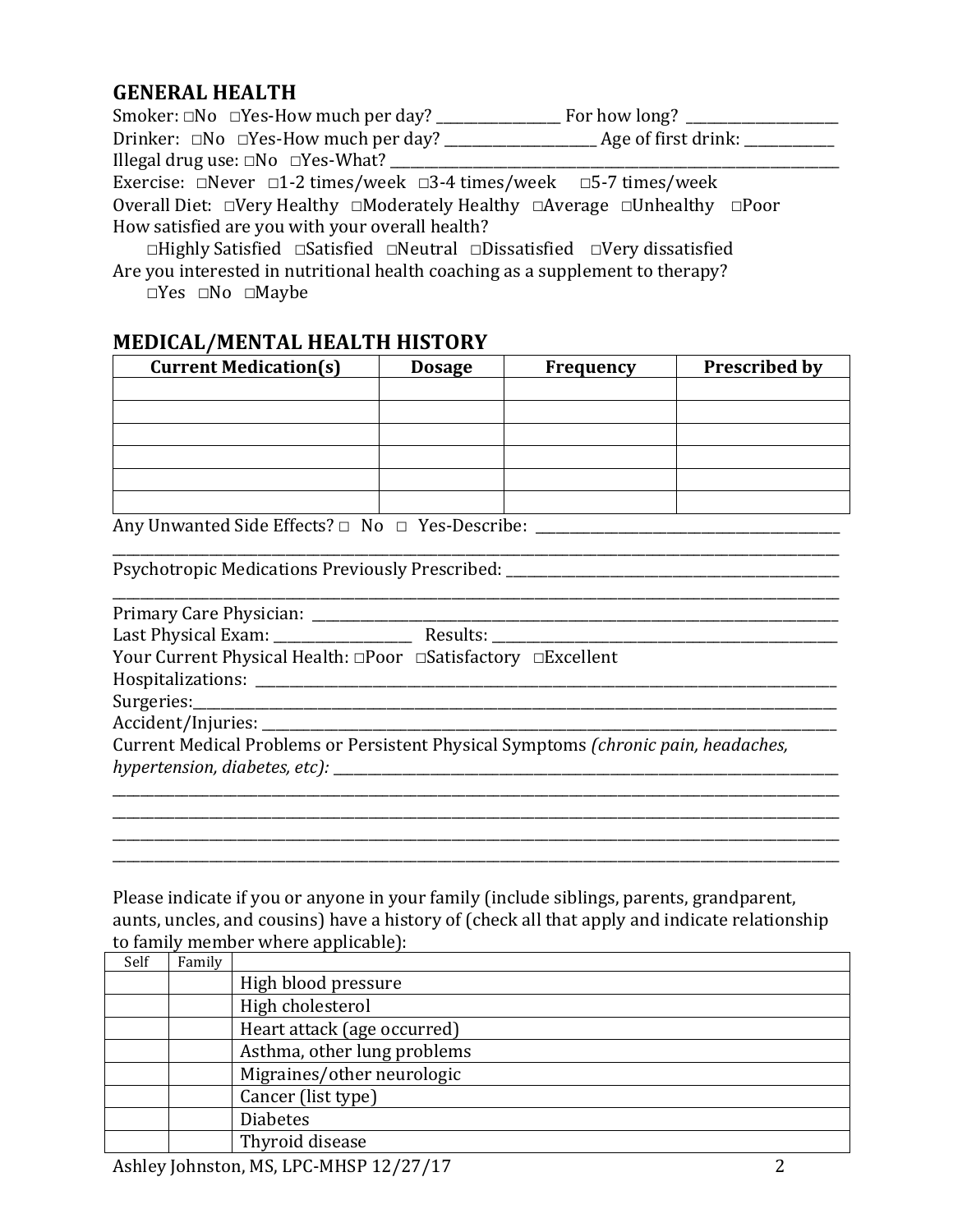| Head injury                                 |
|---------------------------------------------|
| Seizures                                    |
| Depression                                  |
| <b>Bipolar Disorder</b>                     |
| Anxiety/OCD                                 |
| Eating disorder                             |
| <b>ADHD</b>                                 |
| Autism/Asperger's                           |
| Schizophrenia (or other psychotic disorder) |
| Suicide                                     |
| Self-harm                                   |
| Personality disorder                        |
| Alcoholism/drug addiction                   |
| Sexual abuse                                |
| Physical abuse                              |
| Emotional/verbal abuse                      |
| Neglect                                     |
| Domestic violence                           |
| DCS involvement                             |
| Frequent moving                             |
| Homelessness                                |
| <b>Criminal History</b>                     |

List any other major life stressors (e.g., death of family member, unemployment, major accident, house fire, crime victim, etc.) that you have faced during your life and when:

\_\_\_\_\_\_\_\_\_\_\_\_\_\_\_\_\_\_\_\_\_\_\_\_\_\_\_\_\_\_\_\_\_\_\_\_\_\_\_\_\_\_\_\_\_\_\_\_\_\_\_\_\_\_\_\_\_\_\_\_\_\_\_\_\_\_\_\_\_\_\_\_\_\_\_\_\_\_\_\_\_\_\_\_\_\_\_\_\_\_\_\_\_\_\_\_\_\_\_\_\_\_\_\_\_

Have you ever been hospitalization for mental health reasons? □No □Yes

Have you previously seen a mental health professional (therapist/counselor/psychologist/ psychiatrist)?  $\Box$  No  $\Box$  Yes

\_\_\_\_\_\_\_\_\_\_\_\_\_\_\_\_\_\_\_\_\_\_\_\_\_\_\_\_\_\_\_\_\_\_\_\_\_\_\_\_\_\_\_\_\_\_\_\_\_\_\_\_\_\_\_\_\_\_\_\_\_\_\_\_\_\_\_\_\_\_\_\_\_\_\_\_\_\_\_\_\_\_\_\_\_\_\_\_\_\_\_\_\_\_\_\_\_\_\_\_\_\_\_\_\_

Have you experienced any significant changes in your life recently? □No □Yes – please describe: \_\_\_\_\_\_\_\_\_\_\_\_\_\_\_\_\_\_\_\_\_\_\_\_\_\_\_\_\_\_\_\_\_\_\_\_\_\_\_\_\_\_\_\_\_\_\_\_\_\_\_\_\_\_\_\_\_\_\_\_\_\_\_\_\_\_\_\_\_\_\_\_\_\_\_\_\_\_\_\_\_\_\_\_\_\_\_\_\_\_\_\_\_\_

### **SOCIAL/RELATIONSHIP HISTORY**

If you are currently in a relationship or marriage, how long? \_\_\_\_\_\_\_\_\_\_\_\_\_\_\_\_\_\_ How satisfied are you in your relationship? *(Very Dissatisfied)* 1--2--3--4--5 *(Very Satisfied)* 

\_\_\_\_\_\_\_\_\_\_\_\_\_\_\_\_\_\_\_\_\_\_\_\_\_\_\_\_\_\_\_\_\_\_\_\_\_\_\_\_\_\_\_\_\_\_\_\_\_\_\_\_\_\_\_\_\_\_\_\_\_\_\_\_\_\_\_\_\_\_\_\_\_\_\_\_\_\_\_\_\_\_\_\_\_\_\_\_\_\_\_\_\_\_\_\_\_\_\_\_\_\_\_\_\_

\_\_\_\_\_\_\_\_\_\_\_\_\_\_\_\_\_\_\_\_\_\_\_\_\_\_\_\_\_\_\_\_\_\_\_\_\_\_\_\_\_\_\_\_\_\_\_\_\_\_\_\_\_\_\_\_\_\_\_\_\_\_\_\_\_\_\_\_\_\_\_\_\_\_\_\_\_\_\_\_\_\_\_\_\_\_\_\_\_\_\_\_\_\_\_\_\_\_\_\_\_\_\_\_\_

Are you experiencing any sexual difficulties? □ Yes □ No

Describe any areas of conflict with your partner: \_\_\_\_\_\_\_\_\_\_\_\_\_\_\_\_\_\_\_\_\_\_\_\_\_\_\_\_\_\_ \_\_\_\_\_\_\_\_\_\_\_\_\_\_\_\_\_\_\_\_\_\_\_\_\_\_\_\_\_\_\_\_\_\_\_\_\_\_\_\_\_\_\_\_\_\_\_\_\_\_\_\_\_\_\_\_\_\_\_\_\_\_\_\_\_\_\_\_\_\_\_\_\_\_\_\_\_\_\_\_\_\_\_\_\_\_\_\_\_\_\_\_\_\_\_\_\_\_\_\_\_\_\_\_\_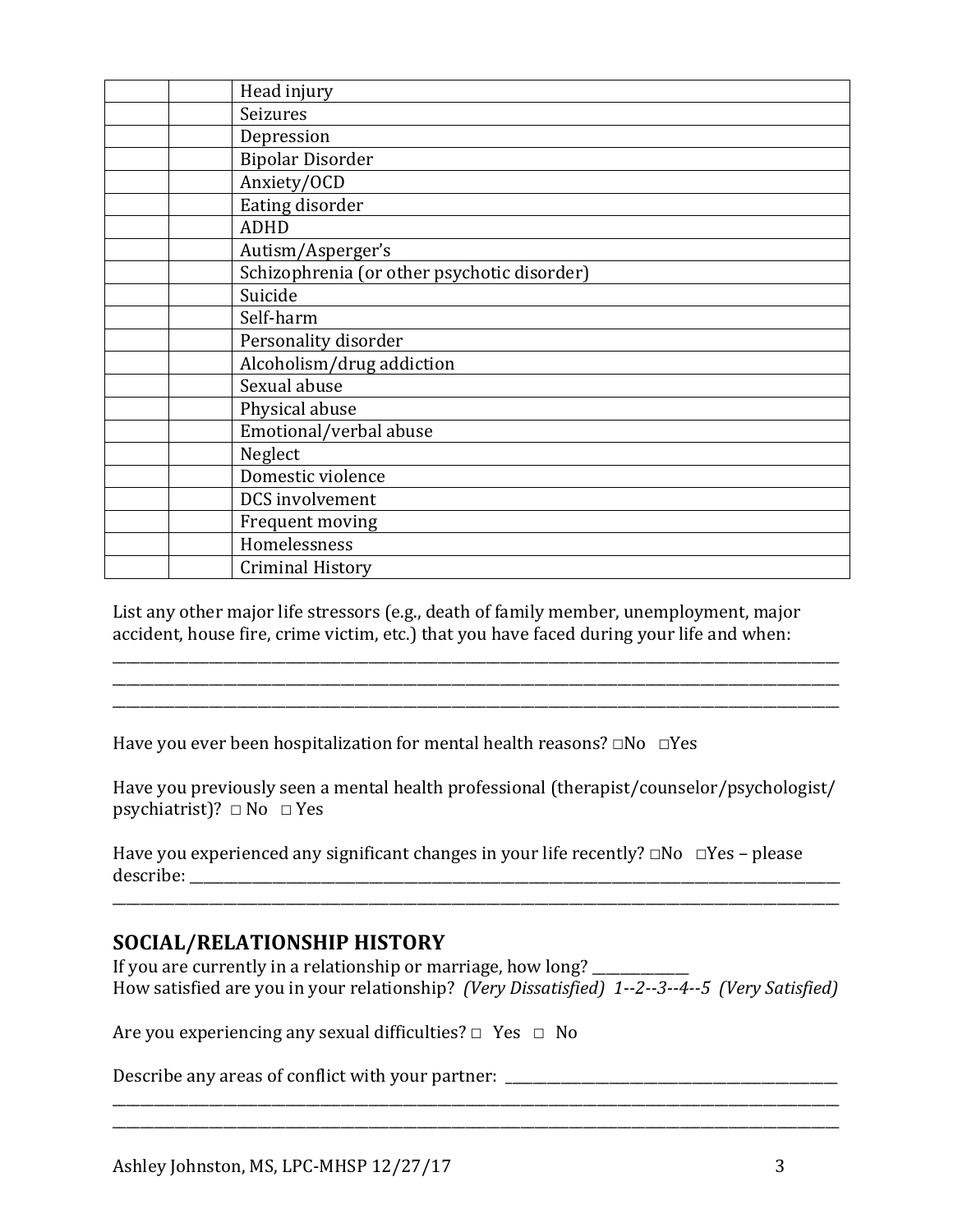How many close friendships do you have? Do you turn to your friends when you need help or support?  $\Box$  Yes  $\Box$  No

## PRESENTING CONCERNS / COUNSELING GOALS

1. What concerns have caused you to seek counseling at this time? 2. How much distress have you been experiencing from the above concern(s)?  $(mild)$  1-----2-----3-----4-----5 (severe) 4. Until now, what have you tried to do to cope with your distress? \_\_\_\_\_\_\_\_\_\_\_\_\_\_\_\_\_\_\_ <u> 1989 - Johann Barbara, martxa alemaniar argametra a contra a contra a contra a contra a contra a contra a co</u> 5. Did anything **that you're aware of** precipitate your present concerns?  $\Box$  Yes  $\Box$  No 6. What are your goals for counseling? (please be as specific as possible) \_\_\_\_\_\_\_\_\_\_\_\_\_\_\_\_\_\_\_\_\_\_\_\_ <u> 1989 - Johann John Stone, mars and deutscher Stone († 1989)</u> 7. How long do you expect counseling to last? 8. Any other information that might be helpful for me to know about you that I haven't